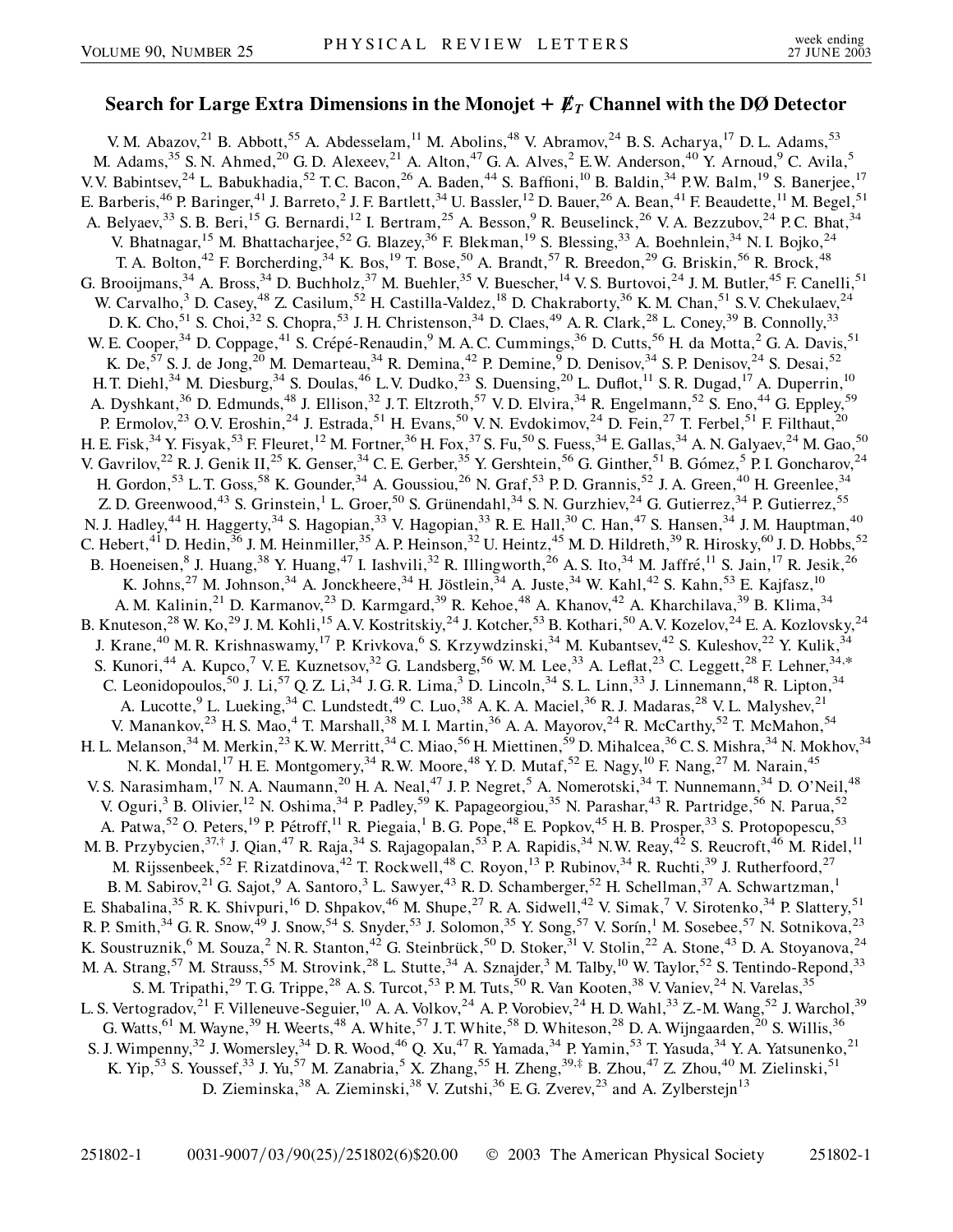## (DØ Collaboration)

 $1$ Universidad de Buenos Aires, Buenos Aires, Argentina *Universidad de Buenos Aires, Buenos Aires, Argentina* <sup>2</sup> *LAFEX, Centro Brasileiro de Pesquisas Fı´sicas, Rio de Janeiro, Brazil* <sup>3</sup> *Universidade do Estado do Rio de Janeiro, Rio de Janeiro, Brazil* <sup>4</sup> <sup>4</sup>Institute of High Energy Physics, Beijing, People's Republic of China<br><sup>5</sup>Universidad de los Andes, Bogotá, Colombia <sup>5</sup> Universidad de los Andes, Bogotá, Colombia<sup>6</sup><br><sup>6</sup> Charles University, Center for Particle Physics, Praque, C *Charles University, Center for Particle Physics, Prague, Czech Republic* <sup>7</sup> *Institute of Physics, Academy of Sciences, Center for Particle Physics, Prague, Czech Republic* <sup>8</sup> <sup>9</sup>Institut des Sciences Nucléaires, IN2P3-CNRS, Universite de Grenoble 1, Grenoble, France <sup>10</sup>CPPM, IN2P3-CNRS, Université de la Méditerranée, Marseille, France<br><sup>11</sup>Laboratoire de l'Accélérateur Linéaire, IN2P3-CNRS, Orsay, France<br><sup>12</sup>LPNHE, Universités Paris VI and VII, IN2P3-CNRS, Paris, France<br><sup>13</sup>DAPNIA/Se <sup>17</sup>Tata Institute of Fundamental Research, Mumbai, India<br><sup>18</sup>CINVESTAV, Mexico City, Mexico<br><sup>19</sup>FOM-Institute NIKHEF and University of Amsterdam/NIKHEF, Amsterdam, The Netherlands<br><sup>20</sup>University of Nijmegen/NIKHEF, Nijme <sup>25</sup>*Lancaster University, Lancaster, United Kingdom* <sup>27</sup> University of Arizona, Tucson, Arizona 85721, USA<br><sup>28</sup> Lawrence Berkeley National Laboratory and University of California, Berkeley, California 94720, USA<br><sup>29</sup> University of California, Davis, California 95616, USA<br><sup></sup> <sup>32</sup>University of California, Riverside, California 92521, USA<br><sup>33</sup>Florida State University, Tallahassee, Florida 32306, USA <sup>34</sup> Fermi National Accelerator Laboratory, Batavia, Illinois 60510, USA <sup>35</sup> University of Illinois at Chicago, Chicago, Illinois 60607, USA<br><sup>36</sup>Northern Illinois University, DeKalb, Illinois 60115, USA<br><sup>37</sup>Northwestern University, Evanston, Illinois 60208, USA <sup>38</sup>Indiana University, Bloomington, Indiana 47405, USA<br><sup>39</sup>University of Notre Dame, Notre Dame, Indiana 46556, USA<br><sup>40</sup>Iowa State University, Ames, Iowa 50011, USA<br><sup>41</sup>University of Kansas, Lawrence, Kansas 66045, USA<br><sup></sup> <sup>48</sup>*Michigan State University, East Lansing, Michigan 48824, USA*<br><sup>49</sup>*University of Nebraska, Lincoln, Nebraska 68588, USA*<br><sup>50</sup>*Columbia University, New York, New York 10027, USA* <sup>50</sup>*Columbia University, New York, New York 10027, USA* <sup>51</sup>*University of Rochester, Rochester, New York 14627, USA* <sup>52</sup>*State University of New York, Stony Brook, New York 11794, USA* <sup>53</sup>*Brookhaven National Laboratory, Upton, New York 11973, USA* <sup>54</sup>*Langston University, Langston, Oklahoma 73050, USA* <sup>55</sup>*University of Oklahoma, Norman, Oklahoma 73019, USA* <sup>56</sup>*Brown University, Providence, Rhode Island 02912, USA* <sup>57</sup>*University of Texas, Arlington, Texas 76019, USA*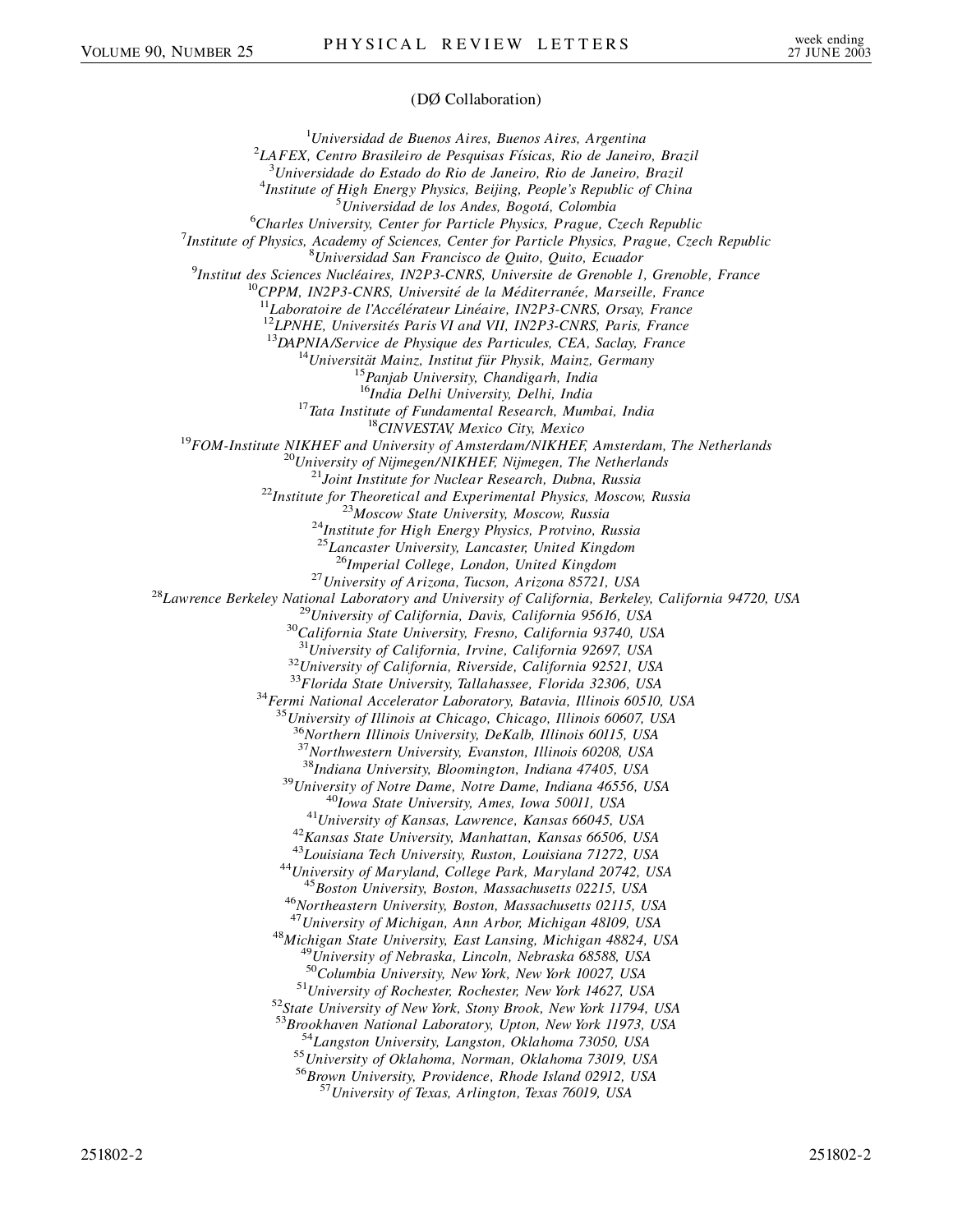<sup>58</sup>*Texas A&M University, College Station, Texas 77843, USA* <sup>59</sup>*Rice University, Houston, Texas 77005, USA* <sup>60</sup>*University of Virginia, Charlottesville, Virginia 22901, USA* <sup>61</sup>*University of Washington, Seattle, Washington 98195, USA* (Received 11 February 2003; published 24 June 2003)

We present a search for large extra dimensions (ED) in  $p\bar{p}$  collisions at a center-of-mass energy of 1.8 TeV using data collected by the DØ detector at the Fermilab Tevatron in 1994–1996. Data corresponding to  $78.8 \pm 3.9$  pb<sup>-1</sup> are examined for events with large missing transverse energy, one high- $p_T$  jet, and no isolated muons. There is no excess observed beyond expectation from the standard model, and we place lower limits on the fundamental Planck scale of 1.0 and 0.6 TeV for 2 and 7 ED, respectively.

DOI: 10.1103/PhysRevLett.90.251802 PACS numbers: 11.25.Wx, 11.10.Kk, 13.85.Rm

The standard model (SM) of particle physics is a spectacular scientific achievement, with nearly every prediction confirmed to a high degree of precision. Nevertheless, the SM still has unresolved and unappealing characteristics, including the problem of a large hierarchy in the gauge forces, with gravity being a factor of 1033–1038 weaker than the other three. A new framework for addressing the hierarchy problem was proposed recently by Arkani-Hamed, Dimopoulos, and Dvali [1], through the introduction of large compactified extra spatial dimensions in which only gravitons propagate. In the presence of *n* of these extra dimensions, the fundamental Planck scale in  $4 + n$  dimensions can be lowered to the TeV range, i.e., to a value comparable to the scale that characterizes the other three forces, thereby eliminating the puzzling hierarchy.

The radius  $(R)$  of the compactified extra dimensions can be expressed as a function of a fundamental Planck scale,  $M_D \approx 1$  TeV, the number of extra dimensions *n*, scale,  $M_D \approx 1$  fev, the number of extra dimensions *n*,<br>and the usual Planck scale  $M_{\text{Pl}} = 1/\sqrt{G_N}$ . Assuming compactification on a torus, the relationship is [2]

$$
R = \frac{1}{\sqrt[n]{8\pi}M_D} (M_{\rm Pl}/M_D)^{2/n}.
$$

The value  $n = 1$  is ruled out by the  $1/r^2$  dependence of the gravitational force at large distances. The current limits from tests of gravity at short distances [3], as well as from stringent astrophysical and cosmological bounds [4], have significantly constrained the case of two extra dimensions. For  $n > 2$ , the constraints from direct gravitational measurements and cosmological observations are relatively weak. However, high-energy colliders can provide effective ways to test such models of large extra dimensions (ED) [5].

In the framework of large ED, at high energies, the strength of gravity in four dimensions is enhanced through a large number of graviton excitations, or Kaluza-Klein modes  $(G_{KK})$  [8]. This leads to new phenomena predicted for collisions at high energy [2,9]: virtual graviton exchange and direct graviton emission. Virtual graviton exchange leads to anomalous difermion and diboson production, and searches for these effects have been pursued at the Tevatron [10], LEP [11], and HERA [12]. For real graviton emission, since the graviton escapes detection, the signature involves large missing transverse energy  $\not{E}_T$ , accompanying a single jet or a vector boson at large transverse momentum. LEP experiments [11] and the CDF collaboration [13] have recently set limits on  $M_D$  based on  $\gamma + G_{KK}$  production.

In this Letter, we report results of the first search for large ED in the jet  $+$   $\not{\!\not\! E}_T$  channel. The advantage of this channel is its relatively large cross section, with the tradeoff of large background. Besides  $Z(\nu \bar{\nu})$  + jets, which is the irreducible background, there are instrumental backgrounds from mismeasurement of, e.g., jet  $E_T$ , vertex position, undetected leptons, cosmic rays, etc. The data used for this search were collected in 1994–1996 by the DØ collaboration [14] at the Fermilab Tevatron, using proton-antiproton collisions at a center-of-mass energy of 1.8 TeV. This sample, representing an integrated luminosity of 78.8  $\pm$  3.9 pb<sup>-1</sup>, was obtained using  $\not\hspace{-1.2mm}E_{T}$  triggers with thresholds between 35 and 50 GeV.

The DØ detector [14] consists of three major components: an inner detector for tracking charged particles, a uranium/liquid-argon calorimeter for measuring electromagnetic and hadronic showers, and a muon spectrometer consisting of magnetized iron toroids and three layers of drift tubes. Jets are measured with an energy resolution of approximately  $\sigma(E)/E = 0.8/\sqrt{E}$ (*E* in GeV).  $\not\hspace{-.15cm}/F_T$  is measured with a resolution of  $\sigma(\cancel{E}_T)$  =  $a + b \times S_T + c \times S_T^2$ , where  $S_T$  is the scalar sum of transverse energies in all calorimenter cells,  $a = 1.89 \pm$ 0.05 GeV,  $b = (6.7 \pm 0.7) \times 10^{-3}$ , and  $c = (9.9 \pm 0.7)$  $2.1) \times 10^{-6}$  GeV<sup>-1</sup> [15].

After eliminating events of poor quality (e.g., containing hot cells in the calorimeter), events with one central (detector pseudorapidity  $|\eta_d| \leq 1.0$  [16]) high- $E_T$  jet  $(j_1)$ and large  $\not\hspace{-.15cm}/F_T$ , with  $E_T(j_1) > 150 \text{ GeV}$  and  $\not\hspace{-.15cm}/F_T > 150 \text{ GeV}$ 150 GeV, were selected for further study. Since the signal can contain initial or final-state radiation (ISR or FSR), additional jets can also be present in such interactions. To improve signal efficiency, we therefore allow additional jets in the event, but require the second jet  $(j_2)$  to have  $E_T(j_2)$  < 50 GeV, which reduces the background from dijet production, while retaining most of the signal containing ISR or FSR. To suppress *W* or *Z* production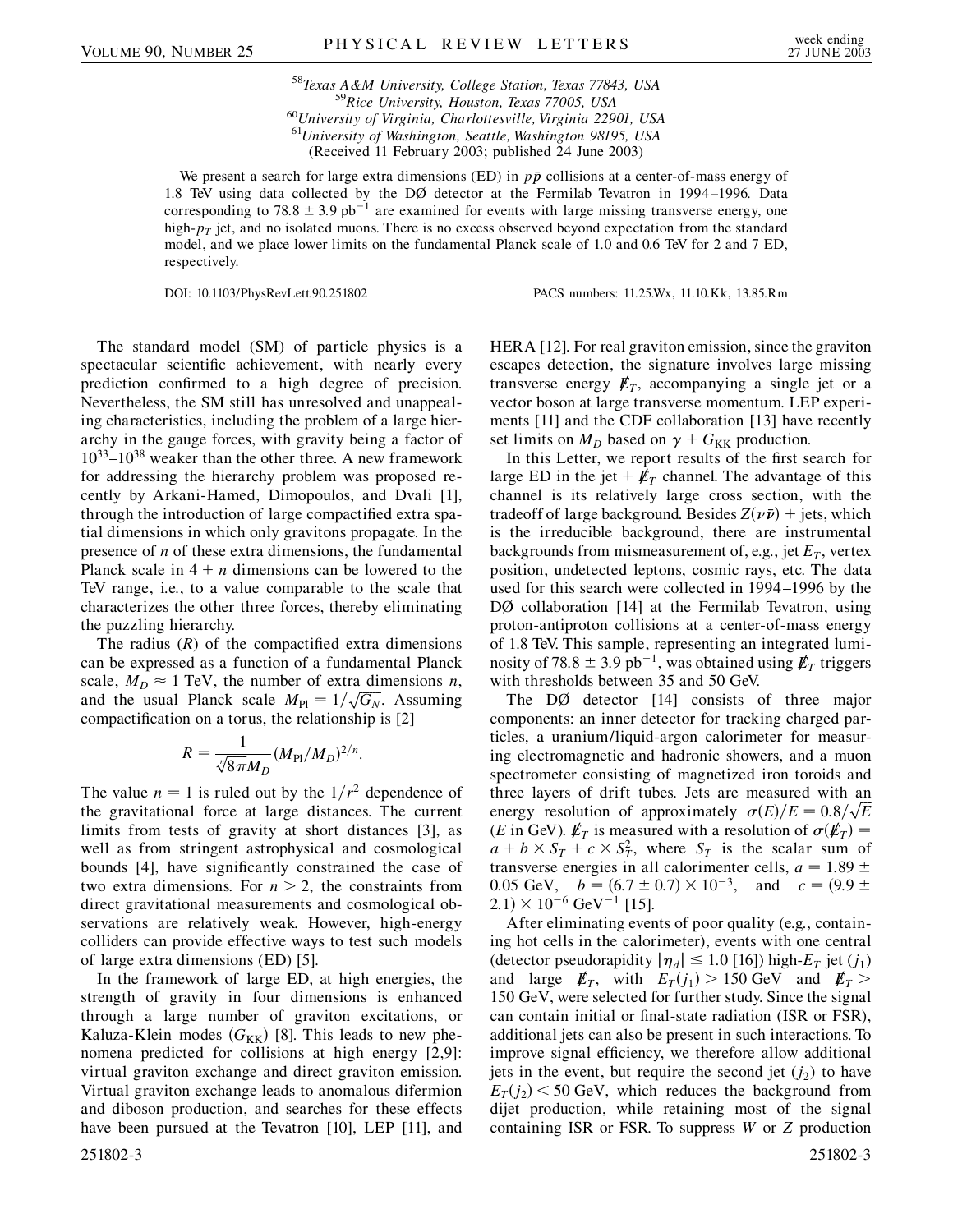with a muon in the final state, as well as to reduce the background from cosmic rays, we reject events with isolated muons, that is, with  $\Delta \mathcal{R}(j_1, \mu) > 0.5$ , based mainly on information from the muon system (referred to at DØ as Isolated Muon Veto 1), and based on information from the calorimeter (Isolated Muon Veto 2), to suppress *W* or *Z* production with a muon in the final state as well as to reduce the background from cosmic rays. [The separation between objects is defined as  $\Delta \mathcal{R} = \sqrt{(\Delta \eta)^2 + (\Delta \phi)^2}$ , where  $\eta$  is the pseudorapidity and  $\phi$  is the azimuthal angle.] Backgrounds with isolated electrons are expected to be small, and we therefore do not use any special criteria to suppress electrons. We also require  $\Delta \phi(j_2, \mathbf{E}_T) > 15^\circ$ , to reduce the background from mismeasured jets in multijet (''QCD'') events. An additional source of background is from hard bremsstrahlung of cosmic-ray muons that pass through the DØ calorimeter. For any showers induced by photons radiated in the hadronic layers of the calorimeter, the resulting "jets" usually contain only a handful of cells with significant energy deposition, and such jets therefore fail our quality criteria. However, for bremsstrahlung that occurs in the EM section of the calorimeter, the shower is usually reconstructed as an EM object, and not as a jet. Thus, most of the background arises from showers that originate near the regions of confusion at the interface of the EM and hadronic calorimeters. To reduce this background, we remove events with such ''jets,'' as well as events that contain ''tracks'' of minimum energy deposition, which are typical of muons observed in the finely segmented DØ calorimeters. Jet ''pointing,'' based on tracking information in the leading jet  $(j_1)$ , is used to confirm the longitudinal position of the primary-vertex by requiring that  $\Delta z$  (*j*<sub>1</sub>-vertex, primary-vertex)  $\leq 10$  cm. This suppresses the background from cosmic rays as well as from events with incorrectly reconstructed primary vertices. The requirements on  $\eta_d$  of the leading jet and on the event primary-vertex confirmation are chosen to maximize the significance of signal relative to background. A total of 38 events remain in the data sample after applying all selections, as shown in Table I.

The PYTHIA Monte Carlo (MC) generator [17], with implementation of the ED signal via Ref. [18], including the parton-level subprocesses  $qg \rightarrow qG_{KK}$ ,  $q\bar{q} \rightarrow gG_{KK}$ , and  $gg \rightarrow gG_{KK}$ , is used to generate signal events. This is followed by processing through DØ fast-detector simulation QSIM routines [19]. The signal is simulated for *n* 2 to  $n = 7$  extra dimensions, with  $M_D$  ranging from 600 to 1400 GeV in 200 GeV steps. The acceptance for signal varies from about 5% to 8%, depending on the values of *n* and  $M<sub>D</sub>$ . The 13% contribution to the uncertainty on the overall acceptance is due to the limited size of the MC samples, and is of the same order as the contributions from the jet-energy scale  $[20]$  (5%–12%) and the choice of parton distribution functions (PDFs) (3%–5%). [The CTEQ3M set of PDFs [21] was used as a default choice in the analysis.]

TABLE I. Observed number of events passing each requirement in the data with  $E_T(j_1) > 150$  GeV,  $\not\hspace{-.15cm}/F_T > 150$  GeV, and  $E_T(j_2)$  < 50 GeV.

| Criterion                                            | Number of events |
|------------------------------------------------------|------------------|
| Event quality                                        | 301 325          |
| Isolated muon veto 1                                 | 296742           |
| Leading jet, $\not{\!\mathbb{E}_T}$ , and second-jet | 141              |
| requirement                                          |                  |
| $\Delta \phi(j_2, \not\hspace{-.1cm}E_T)$            | 129              |
| Cosmic ray rejection                                 | 69               |
| Primary vertex confirmation                          | 39               |
| Isolated muon veto 2                                 | 38               |

The SM background from *W* and *Z*-boson production is also modeled by PYTHIA, followed by QSIM detector simulation. We normalize the *W* and *Z* production cross sections to the published DØ measurements in the electron channel [22]. The sources of background are detailed in Table II.With our event selection, the contribution from backgrounds other than  $Z(\nu \bar{\nu})$  + jets is small, and the background from all *W* and *Z* sources is estimated to be  $30.2 \pm 6.4$  events. The dominant uncertainty on the estimate of  $Z(\nu \bar{\nu})$  + jets is from the uncertainty of the jetenergy scale. The residual background from mismeasured multijet events and cosmic muons is estimated from data, using the uncorrelated  $\Delta z$  and  $\Delta \phi$  variables described above: We define four data samples, depending on whether the events pass or fail the above criteria; we then normalize the events that fail event vertex confirmation to the candidate sample, using the ratio of the number of events in the two data samples with  $\Delta \phi(j_2, \mathbf{E}_T) \leq 15^{\circ}$ ; the background from QCD and cosmic rays in the candidate sample is thereby estimated as

$$
N_{\rm QCD+cosmics}=N_{\Delta\phi>15^\circ}^{\Delta z>10}\times N_{\Delta\phi\leq15^\circ}^{\Delta z\leq10}/N_{\Delta\phi\leq15^\circ}^{\Delta z>10}.
$$

This yields  $7.8 \pm 7.1$  events. The uncertainty is due primarily to the low statistics of the data samples. The total background estimate is  $38 \pm 10$  events. As shown in Fig. 1(a), the  $\not\!\!\!E_T$  distribution in the data is consistent

TABLE II. The expected and observed number of events in the final jet  $+$   $\not\!\!E_T$  sample.

| Background              | N              |
|-------------------------|----------------|
| $Z(\nu\nu)$ + jets      | $21.0 \pm 5.1$ |
| $Z(ee)$ + jets          | < 0.01         |
| $Z(\mu\mu)$ + jets      | $0.01 + 0.01$  |
| $Z(\tau\tau)$ ( + jets) | < 0.09         |
| $W(e\nu)$ + jets        | $3.1 + 0.7$    |
| $W(\mu \nu)$ + jets     | $0.8 \pm 0.3$  |
| $W(\tau \nu)$ ( + jets) | $5.2 + 2.3$    |
| OCD and cosmics         | $7.8 \pm 7.1$  |
| Total background        | $38.0 \pm 9.6$ |
| Data                    | 38             |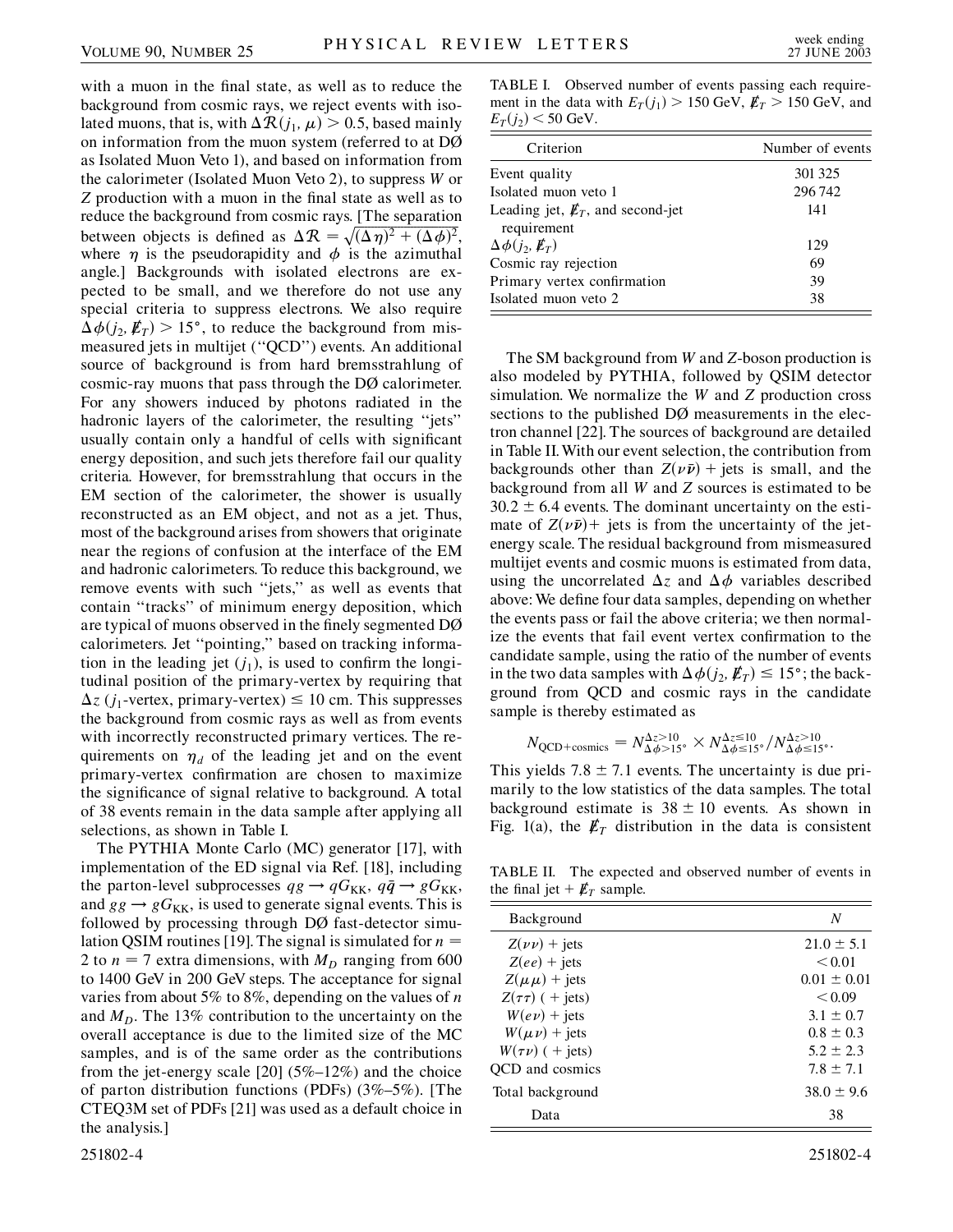

FIG. 1. (a) Comparison of data (points with error bars) with expected background (dashed histogram), and the sum of background and signal for  $n = 2$ ,  $M_D = 800$  GeV (dotted histogram), as a function of  $\n *E*<sub>T</sub>, for *E*<sub>T</sub>(*j*<sub>1</sub>) > 150 GeV, *E*<sub>T</sub> >$ 150 GeV, and  $E_T(j_2)$  < 50 GeV; and (b) comparison of  $\not \! \! E_T$  for data with  $E_T(j_1) > 115 \text{ GeV}, E_T > 115 \text{ GeV}, \text{ and } E_T(j_2) <$ 40 GeV with expected background.

with that expected from background. Examination of the event with  $E_T$  near 450 GeV reveals that the energy deposited by the jet is concentrated in only three calorimeter layers, typical of bremsstrahlung from a cosmic muon, rather than from a true jet. Nevertheless, the event is kept in the candidate sample, as it passes all *a priori* selection criteria. From extrapolation, we expect about  $0.2 \pm 0.2$  background events for  $E_T > 300$  GeV.

As a cross check of our background estimate, we define a data sample with less stringent requirements, while maintaining roughly the same  $E_T(j_1)/E_T(j_2)$  ratio:  $E_T(j_1) > 115 \text{ GeV}, \quad \not{E}_T > 115 \text{ GeV}, \quad \text{and} \quad E_T(j_2) <$ 40 GeV. We estimate the background in this sample using the same techniques as described above. This yields an expectation of  $105 \pm 16$  *W*/Z + jets events and  $16 \pm 9$ QCD and cosmic-ray events, consistent with the 127 events observed in this data sample. The  $\not\hspace{-1.2mm}/E_{T}$  distributions for this sample and for the expected background are shown in Fig. 1(b).

In the absence of evidence for large ED, we calculate upper limits on the cross section for such processes. These limits can be interpreted as lower bounds on the fundamental Planck scale  $M_D$  for different integer values of *n*, as listed in Table III. Using a Bayesian approach [23], we set limits on  $n$  and  $M_D$  using the leading-order cross sections, as well as approximate estimates of next-toleading-order (NLO) corrections via a constant *K* factor of 1.34, typical of processes at the Tevatron energies, e.g., Drell-Yan [24] or direct photon production. As there are no NLO calculations of direct graviton emission to date, the limits with the *K* factor should be regarded with caution, as purely a measure of sensitivity to the (unknown) NLO effects. The exclusion contours at 95% confidence, and a comparison with limits from LEP and CDF for the single-photon channel [11,13], are shown in Fig. 2. While the DØ limits are worse than those from LEP at low values of  $n$ , the sensitivity of the monojet search exceeds the LEP sensitivity at large *n*, due to the higher center-of-mass energy at the Tevatron. The limits correspond to compactification radii ranging from *R <* 0.6 mm  $(n = 2)$  to  $R < 9$  fm  $(n = 7)$ , without correcting for the *K* factor, and  $R < 0.5$  mm ( $n = 2$ ) to  $R < 9$  fm  $(n = 7)$  with approximate NLO effects taken into account. For all  $n$ , the sensitivity in the single-photon channel at the Tevatron is not as high as in the monojet channel, as the comparison with the CDF limits in Fig. 2 demonstrates.

In summary, we have performed the first search for large extra dimensions in the monojet channel. No evidence for large extra dimensions is observed. We set 95% confidence-level lower limits on the fundamental Planck scale between 0.6 and 1.0 TeV, depending on the number of extra dimensions. Our limits are complementary to those obtained at LEP in the single-photon channel, and are most restrictive to date for *n >* 5.

We thank Konstantin Matchev for providing us with the PYTHIA code for simulation of signal, and for many helpful discussions. We also thank the staffs at Fermilab and collaborating institutions, and acknowledge support from the Department of Energy and National Science Foundation (U.S.A.), Commissariat à L'Energie Atomique and CNRS/Institut National de Physique Nucléaire et de Physique des Particules (France), Ministry for Science and Technology and Ministry for Atomic Energy (Russia), CAPES and CNPq (Brazil), Departments of Atomic Energy and Science and Education (India), Colciencias (Colombia), CONACyT (Mexico), Ministry of Education and KOSEF (Korea),

TABLE III. 95% C.L. lower limits on  $M_D$ .

|                                                      |      | 4                 | $\sim$ 5 |      |      |
|------------------------------------------------------|------|-------------------|----------|------|------|
| $M_D$ limit without K-factor scaling (TeV) 0.89 0.73 |      | 0.68              | 0.64     | 0.63 | 0.62 |
| $M_D$ limit with K-factor scaling (TeV)              | 0.99 | $0.80\qquad 0.73$ | 0.66     | 0.65 | 0.63 |